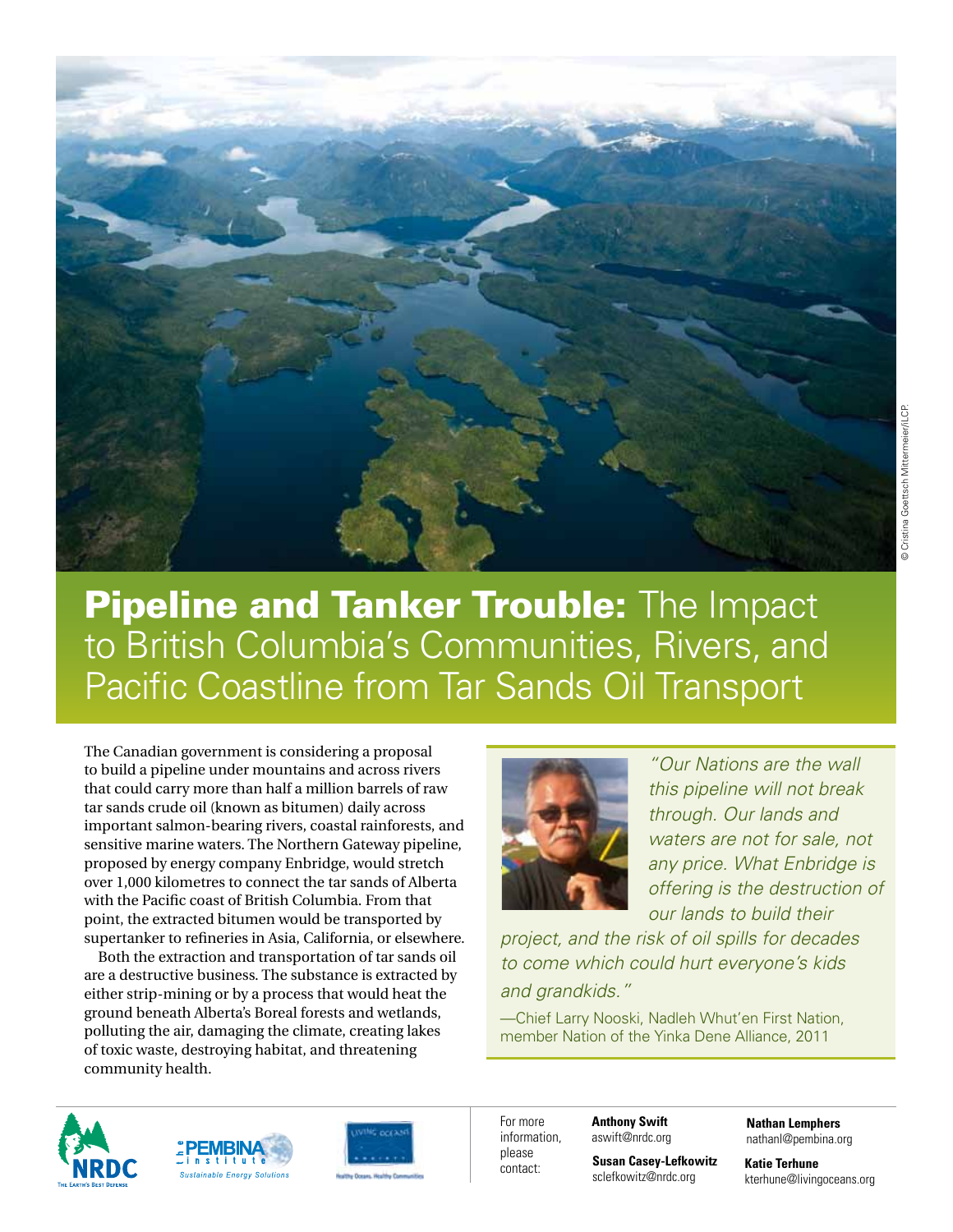In British Columbia, the Northern Gateway pipeline will cross more than 785 rivers and streams, including many which are critical fish-bearing habitat, and it will cross through the headwaters of three of the continent's most important watersheds—the Mackenzie, the Fraser, and the Skeena. The geology of this area is complex, and destructive landslides are common. At Kitimat on the Pacific coast, the tar sands oil would be transferred to large oil supertankers that would then traverse 185 kilometres of inner coastal waters, including the Douglas Channel, before reaching open ocean in the unpredictably dangerous Hecate Strait, Queen Charlotte Sound and Dixon Entrance.1 There is a reason that large oil supertankers have not used these waters in the past: the route poses many navigational challenges for large vessels, even under ideal conditions.2

While the potentially devastating impacts of tar sands production are well documented, the increased risk and potential harm from transporting bitumen is less known. There are unique challenges and risks associated with transporting diluted bitumen compared to conventional oil. Diluted bitumen may weaken pipelines at a faster rate than conventional oil due to its acidic, sulphuric, abrasive and viscous nature.3 When tar sands pipelines spill, the spills are especially hazardous due to the explosive properties of diluted bitumen and the concentration of toxins found in bitumen, like benzene and polycyclic aromatic hydrocarbons. Further, cleaning up a bitumen spill is very challenging using conventional cleanup technologies like booms and skimmers because heavy bitumen can sink in water. And current pipeline safety regulations in Canada do not address the unique challenges associated with shipping diluted bitumen.



*The commercial salmon fishery in British Columbia harvests around 28 million salmon with a total value of approximately CAD\$250 million.4 Collectively, recreational fishers generate approximately CAD\$550 million in direct expenditure, and nature tourism activities contribute hundreds of millions of dollars to the B.C. economy each year.5,6*



Female moose and calf near Sutherland River Provincial Protected Area.

A major spill from the Northern Gateway Pipeline could be catastrophic. On July 25, 2010, an Enbridge pipeline carrying tar sands diluted bitumen ruptured, spilling more than three million litres of tar sands crude into the Kalamazoo River watershed in Michigan. A government study found that nearly 60 percent of individuals living nearby experienced respiratory, gastrointestinal, and neurological symptoms consistent with acute exposure to benzene and other petroleum related chemicals.7 More than a year after the spill occurred, approximately 60 kilometres of water and sediment, and 80 hectares of wetlands, were still contaminated with tar sands crude. The Northern Gateway pipeline would cross significantly more remote areas; discovery and cleanup of a spill in these areas would be hampered by factors such as the remoteness, heavy winter snowpack, flooding, and potential avalanches and rockslides.

*A 2011 report from the Bulkley Valley Research Centre concluded that, "the unstable mountainous terrain across west central B.C. is not a safe location for pipelines. Eventually a landslide will sever a pipeline. An alternative safer route through British Columbia needs investigation."8*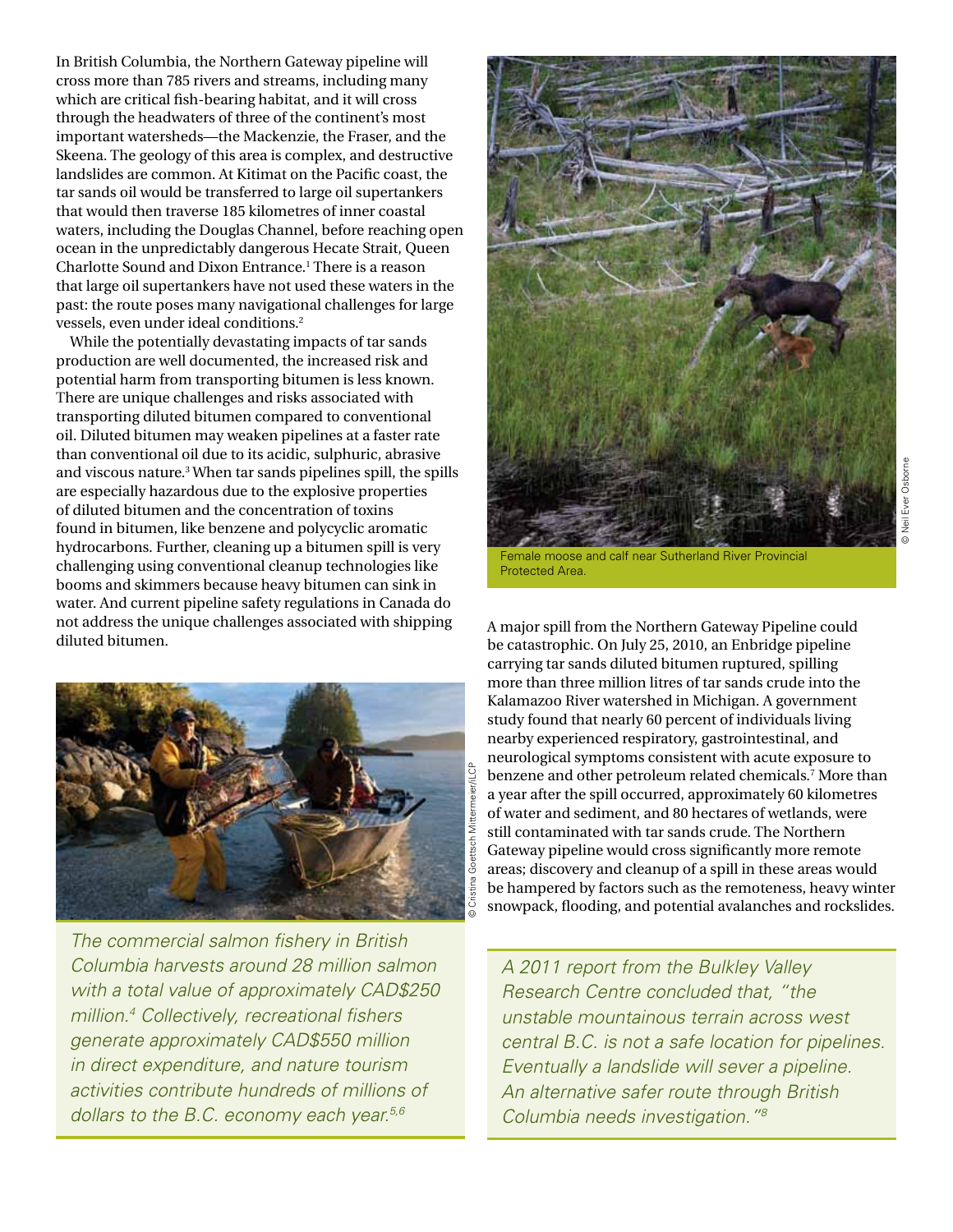The social, economic, and environmental costs to British Columbia of a tar sands pipeline and the associated oil supertanker traffic would be enormous, including:

- **n** Compromising the lifestyles of First Nations who depend on the region's lands and waters for their livelihoods, culture, and health.
- Threatening the economic well-being of the communities of British Columbia that depend on fisheries and forests.
- Potential devastation from a major oil spill from the pipeline or an oil supertanker, which could destroy economically important salmon habitat, as well as the habitat of Spirit Bears and grizzlies, and whales, orcas, and other marine life that depend on these rich coastal waters.
- **n** Harm from an oil spill to the Great Bear Rainforest that the province and First Nations have worked hard to protect from unsustainable forestry practices and to shift to a conservation-based economy.

## **The Opposition to the Pipeline and Tanker Traffic Is Strong**

The Northern Gateway pipeline faces considerable hurdles given the opposition from First Nations and the substantial public support for a permanent ban on crude oil tankers on the B.C. North Coast. The tankers would take crude oil from the pipeline and then transport it overseas. More than 130 First Nations groups in Western Canada have publicly stated their opposition to tankers and tar sands pipelines.9 Of these Nations, 70 have declared outright bans on the transport of tar sands crude through their traditional territories, whether by tanker or pipeline. All federal opposition parties in Canada— including Liberals, New Democrats, and Bloc Quebecois—have signalled their support for a permanent tanker ban. Four out of five British Columbians support a ban, as do more than 40 businesses and nearly 50 citizen organizations representing tens of thousands of Canadians.

## **Protecting Communities and Waters**

Canada and British Columbia must take several steps in order to prevent a future diluted bitumen spill from devastating First Nation and non-First Nation ways of life and the rivers, lands, and coastal waters of British Columbia. These steps are essential for protecting salmon fisheries, wildlife habitat, critical water resources, and ecosystems unlike anywhere else on Earth.

The Federal Government should legislate a permanent large oil tanker ban in accordance with the Coastal First Nations tanker ban and the Save the Fraser Declaration.

- n The Government of British Columbia should reject northern coast oil tanker proposals as a matter of policy.
- n The Joint Review Panel should reject the proposed Northern Gateway pipeline project.
- $\blacksquare$  Canada should restrict further diluted bitumen pipeline development until adequate safety regulations are in place and should evaluate the need for new Canadian pipeline safety regulations.
- n Transport Canada should commission an independent study on the impact of diluted bitumen on oil tankers.
- The oil pipeline industry should take adequate precautions for pipelines currently transporting diluted bitumen.
- Canada should strengthen the assessment of risk to pipelines from landslides and snow avalanches.



**Great Bear Rainforest and the Spirit Bear**

The Great Bear Rainforest is a sanctuary for thousand-year-old western red cedar trees and home to black bears, grizzlies, wolves and countless other species. But even as long-term protections are being put in place, the Northern Gateway pipeline and associated tanker traffic poses a new threat. The pipeline will facilitate over 400 oil tanker transits back and forth through the heart of the Great Bear Rainforest and the core habitat of the Spirit bear. The globally rare Spirit Bear has become a worthy ambassador of the mystery and magnificence of this rainforest for a good reason. If an oil spill occurs, they will be among the first terrestrial mammals to be threatened.